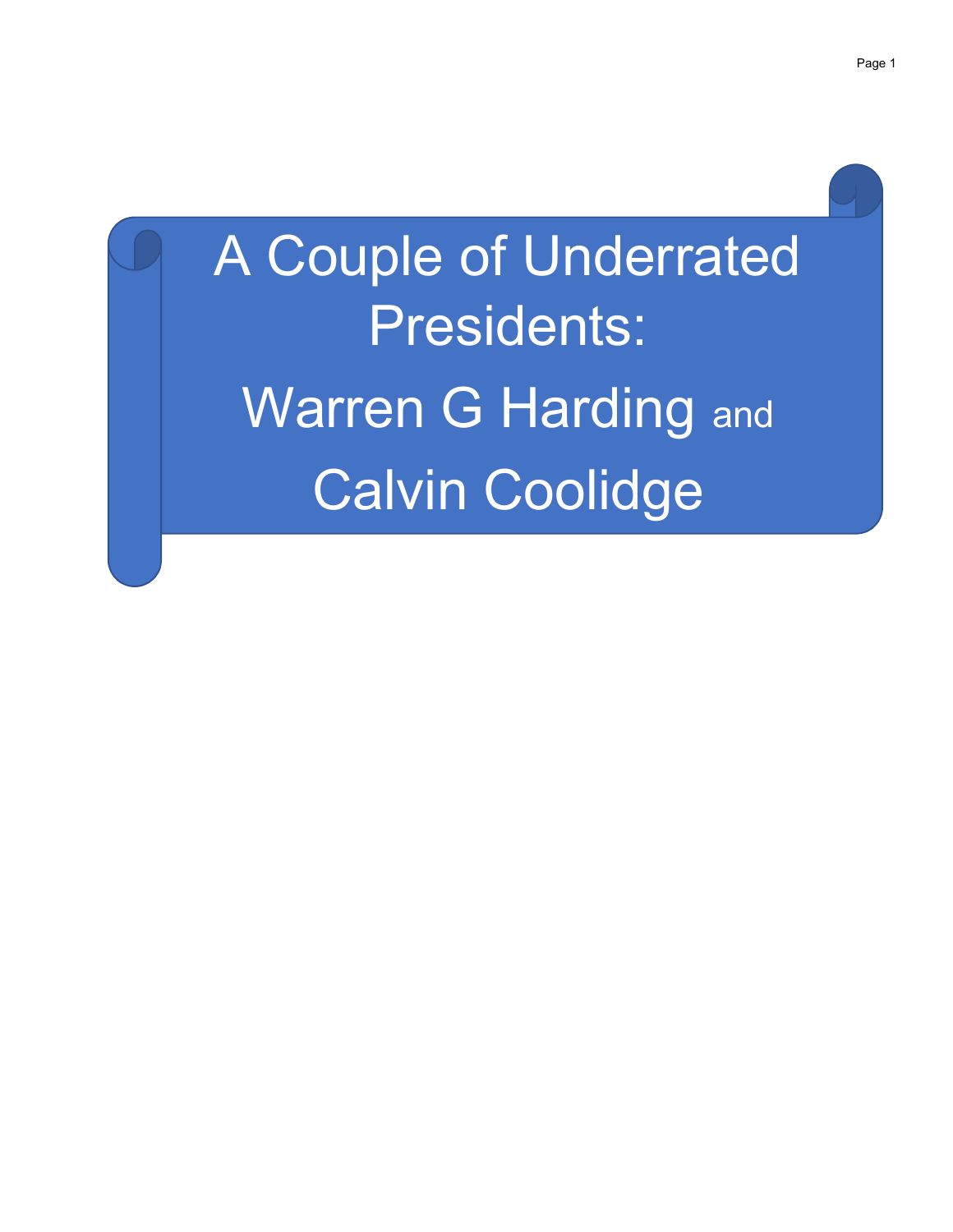Warren G Harding is the Rodney Dangerfield of US presidents. He chewed tobacco, and he served whiskey in the White House even during Prohibition. Most Americans associate his name with scandal, and with smoke-filled rooms in which government decisions were secretly made, such as the one which resulted in his nomination in the brokered Republican convention of 1920. He is widely believed to be the worst president in American history, or at least the worst modern president. He is viewed as corrupt, or at least tolerant of the corruption around him.

And, of course, Harding is the guy who made that goofy remark about the nation returning to normalcy. That word in the 1920s was ridiculed, much like George W Bush's word strategery. The difference is that normalcy is a perfectly valid word, so the joke is on the scoffing amateur linguists.

Surprisingly, in spite of all that, Harding was a beloved president when he died suddenly in 1923. He was a kind and decent man, quite handsome, of sound reason, and he was courageous. Historians are beginning to take another look at Harding, and they are beginning to conclude that he is probably our most underrated president. His terrible reputation lives on, however, and it may never yield to a more accurate appraisal of his presidency.

For example, most critics claim that Harding was not well-prepared for the presidency. Yet he had more relevant experience than the man he replaced, Woodrow Wilson, or Barack Obama, or Donald Trump. Harding had been in politics for 21 years by 1920, including Ohio state senator, Ohio lieutenant governor, and Ohio US senator. He had also owned a newspaper in Marion, OH.

He became the Republican presidential nominee in 1920 only because of the chaos following the unexpected death of Theodore Roosevelt in 1919. Yet the unlikely nominee won 60.2 percent of the popular vote, a record landslide for that time. Harding was as surprised as anyone else. He compared his victory to a weak-hand bluff in poker. Although he said I don't think I'm big enough for the presidency, he was a confident and able leader.

Harding was the polar opposite of Woodrow Wilson. Given the fact (okay, opinion) that WW was the second worst president in US history (outranked only by Abraham Lincoln), being recognized as the anti-Wilson is quite a compliment. For example, WW had been aloof, but Harding was more in touch with the people. Literally. He would open the White House once a week for visitors, giving them an opportunity to shake the president's hand and talk with him.

Harding inherited a depression. The national debt grew from \$1 billion in 1914 to \$24 billion in 1920, resulting from World War I. Inflation more than doubled industrial wages, and retail prices spiraled out of control. It is clear that the value of the dollar had declined by 50 percent or more, even though there were no official government statistics on inflation at that time. By the end of 1920, GDP had shrunk by 25%, wages had fallen at least 20%, and 100,000 businesses had closed.

Yet by July 1921 the crisis was over and the economy was roaring. How did that miracle come about? The answer to that is why I call Warren G Harding one of our greatest constitutionalist presidents, and one of the two (along with his successor, Calvin Coolidge) constitutionalists that governed our nation before we took a sharp socialist turn which continues today.

Harding was pressed from all directions to develop policies and programs to stimulate the economy out of the depression. He wisely did not take that advice. Nor did he try to put a positive spin on the situation. He was very candid about the pain and hardship ahead. But he realized that it was necessary. And by having the courage to deal with the crisis honestly, using sound economic principles, the pain was over very quickly. He did take bold, decisive action, but not the kind most people wanted.

As soon as he was inaugurated, he called Congress into special session to quickly enact his agenda. It consisted of budget cuts, tax cuts, and tariff reform. He began the slow transition from protectionist tariff policies to free trade. He modernized the budget process, allowing future presidents to gain control over spending. His Bureau of the Budget evolved into today's Office of Management and Budget.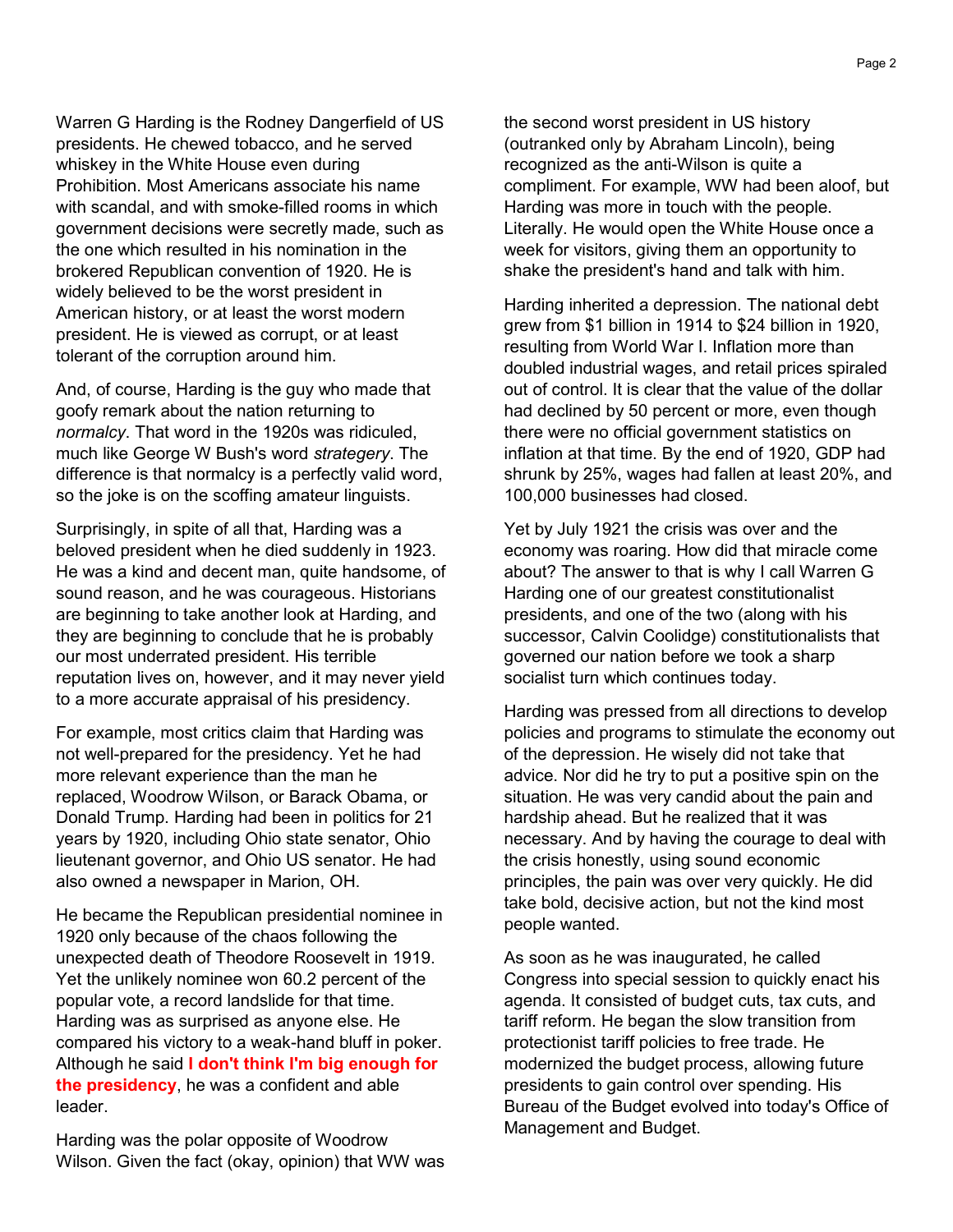Federal spending was reduced by almost 50% (from \$6.3 billion in 1920 to \$3.2 billion in 1922). The top income tax rate was slashed from 73% in 1920 to 46% by 1924. (Calvin Coolidge cut tax rates even further.) The national debt began to decline. Harding was the difference between the depression of 1920, which ended very quickly, and the prolonged, painful, disastrous economic policies and failed programs under Franklin D Roosevelt, who caused rather than cured the Great Depression.

But what about all those scandals we always associate with the Harding administration? Was Harding corrupt? Apparently some of his friends were. His Interior Secretary, Albert Fall, was accused of accepting bribes (In what we know as the Teapot Dome scandal), and his Attorney General, Harry Daugherty, was also accused of accepting bribes and enriching himself in transactions with his friends. The Justice Department investigated both men, and both faced criminal prosecution years after Harding's death. Fall was convicted in 1931, and he became the first former Cabinet member to go to prison. Daugherty was acquitted. The full story is not clear in either case, but clearly both men behaved badly in office. Daugherty damaged his reputation severely by pleading the Fifth during his trial.

Was Harding involved or complicit in any way? There was never any evidence of that. Was Harding guilty of appointing unqualified or secondrate cronies to Cabinet positions? Hardly. Fall (a former senator from New Mexico) was so highly regarded that he was the first Cabinet officer to be confirmed by acclamation in the Senate. How did Harding react when he first heard rumors of misconduct? Like this:

## My God, this is a hell of a job. I have no trouble with my enemies. I can take care of them, all right. But my damn friends . . . They're the ones that keep me walking the floors nights.

There is another anecdote that demonstrates Harding's attitude toward corruption, involving Charles Forbes, corrupt head of the Veterans Administration. Harding slammed Forbes against a wall in the White House, grabbed him by the throat, and yelled: You double-crossing bastard!

There was no shortage of rumors about Harding's personal life and his unexpected death. His wife might have poisoned him. One of his ancestors may have been black. He had been involved in at least one extra-marital affair prior to becoming president. His wife apparently destroyed all his papers after his death. All this added to public inclination to believe Harding may have been involved in corruption while in office.

This from historian Ron Radosh: Warren G Harding has come to be thought of as one of the worst presidents America has ever had. Yet the truth about his presidency is quite the opposite. He achieved a good deal more in the two and a half years he served before his sudden death than many presidents accomplish in a full term. .. . He succeeded in healing a divided country by combining fiscal conservatism with some socially progressive attitudes. His efforts to end lynching and his belief in racial equality showed him to be more enlightened than many of his countrymen. They entitle him to be regarded as one of the first modern civil-rights presidents.

This from Warren G Harding, part of a 1920 campaign speech: Abroad, particularly in Russia, there has grown up the idea that by some impossible magic a government can give out a bounty by the mere fact of having liberty and equality written over its door, and that citizenship need make no deposit in the bank of the common weal in order to write checks upon the bank. Here at home we have had too much encouragement given to the idea that a government is a something-for-nothing **institution** 

This is the motto carried on the masthead of the Marion Star, the newspaper Harding founded and managed: Remember there are two sides to every question. Get them both. Be truthful. Get the facts. Be decent, be fair, be generous.

Barack Obama could have learned a lot from Warren G Harding, if Obama had been the kind of president who was inclined to learn anything from anyone. By following Harding's proven formula, the Obama recession could have been over by 2010. By following constitutional restraints and sound